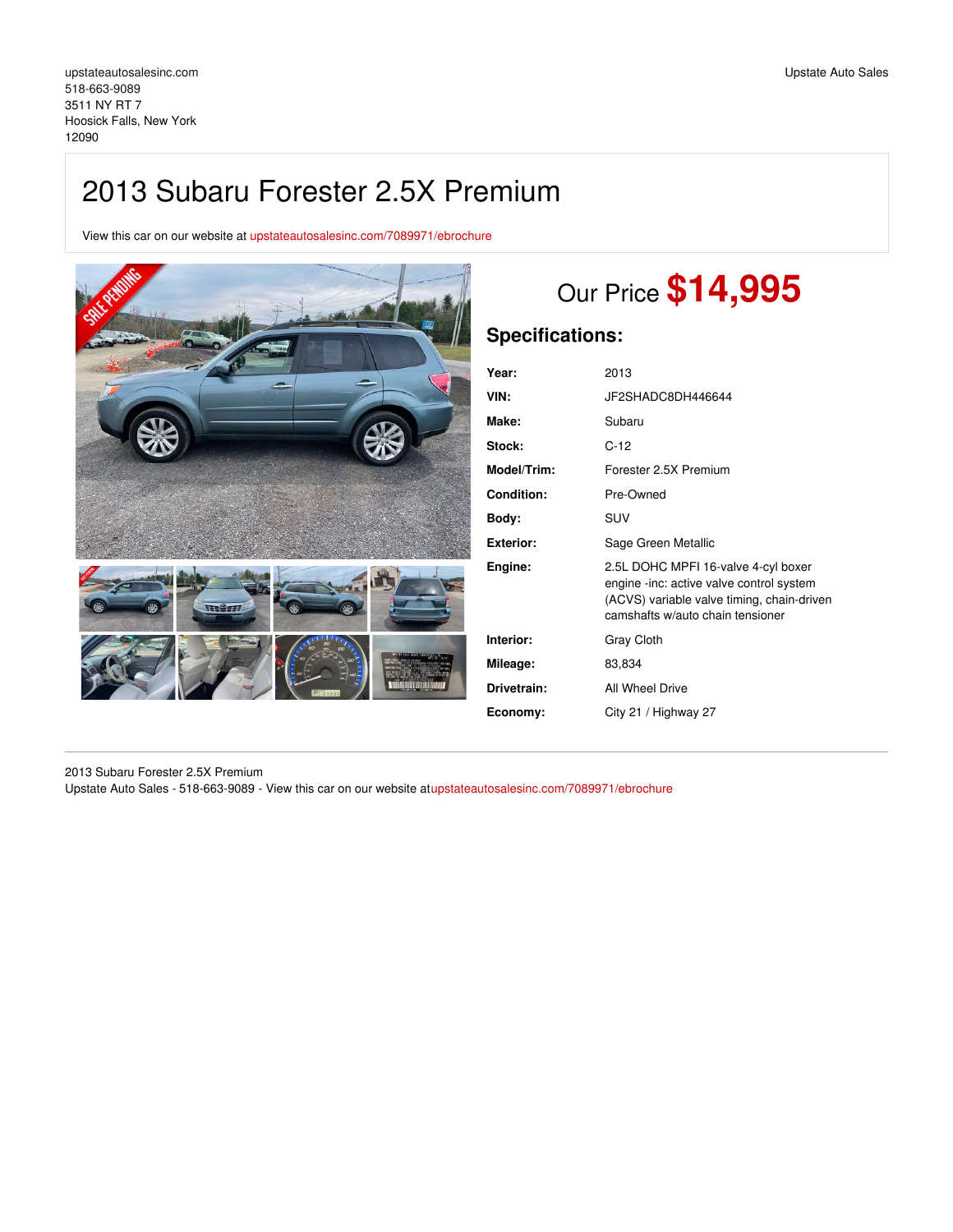

#### 2013 Subaru Forester 2.5X Premium

Upstate Auto Sales - 518-663-9089 - View this car on our website a[tupstateautosalesinc.com/7089971/ebrochure](https://upstateautosalesinc.com/vehicle/7089971/2013-subaru-forester-2-5x-premium-hoosick-falls-new-york-12090/7089971/ebrochure)

## **Installed Options**

## **Interior**

- (3) 12V aux pwr outlets -inc: dash, center console, cargo area
- 10-way pwr driver seat w/pwr lumbar support
- 60/40 split fold down rear bench seat -inc: head restraints at all seating positions, armrest
- Air filtration system- Ambient temp gauge -inc: road surface freeze warning
- Average fuel economy gauge- Cargo area grocery bag hooks
- Cargo area light w/gate switch- Cargo area tie-down hooks
- Cargo gate inner handle assist grip Carpeted floor mats -inc: driver mat retention hook
- Chrome interior door handles- Cloth seat trim & upholstery- Cruise control
- Driver footrest- Dual covered visor vanity mirrors
- Dual front & rear overhead outboard assist grips- Engine immobilizer
- Front & rear door bottle holders Front door courtesy lights
- Front passenger seatback pocket
- Height-adjustable reclining front bucket seats -inc: adjustable active head restraints
- Illuminated ignition switch ring
- Illuminated overhead console -inc: dual map lights, sunglasses holder
- Manual air conditioning
- Multi-functional center console -inc: illuminated front tray, rear storage box w/adjustable armrest lid, dual cup holders
- Off-delay dome light Pwr door locks -inc: illuminated driver-side switch
- Pwr windows -inc: driver-side auto-up/down w/anti-pinch protection, illuminated driver-side switch
- Rear seat heater ducts- Rear seat retractable tray -inc: dual cupholders
- Rear window defogger w/timer- Reclining rear seatback function- Remote keyless entry
- Security system- Steering wheel-mounted audio & Bluetooth controls
- Telescopic steering column- Tilt steering column

## **Exterior**

- 17" alloy wheels- Black finish roof rails- Black rocker spoiler